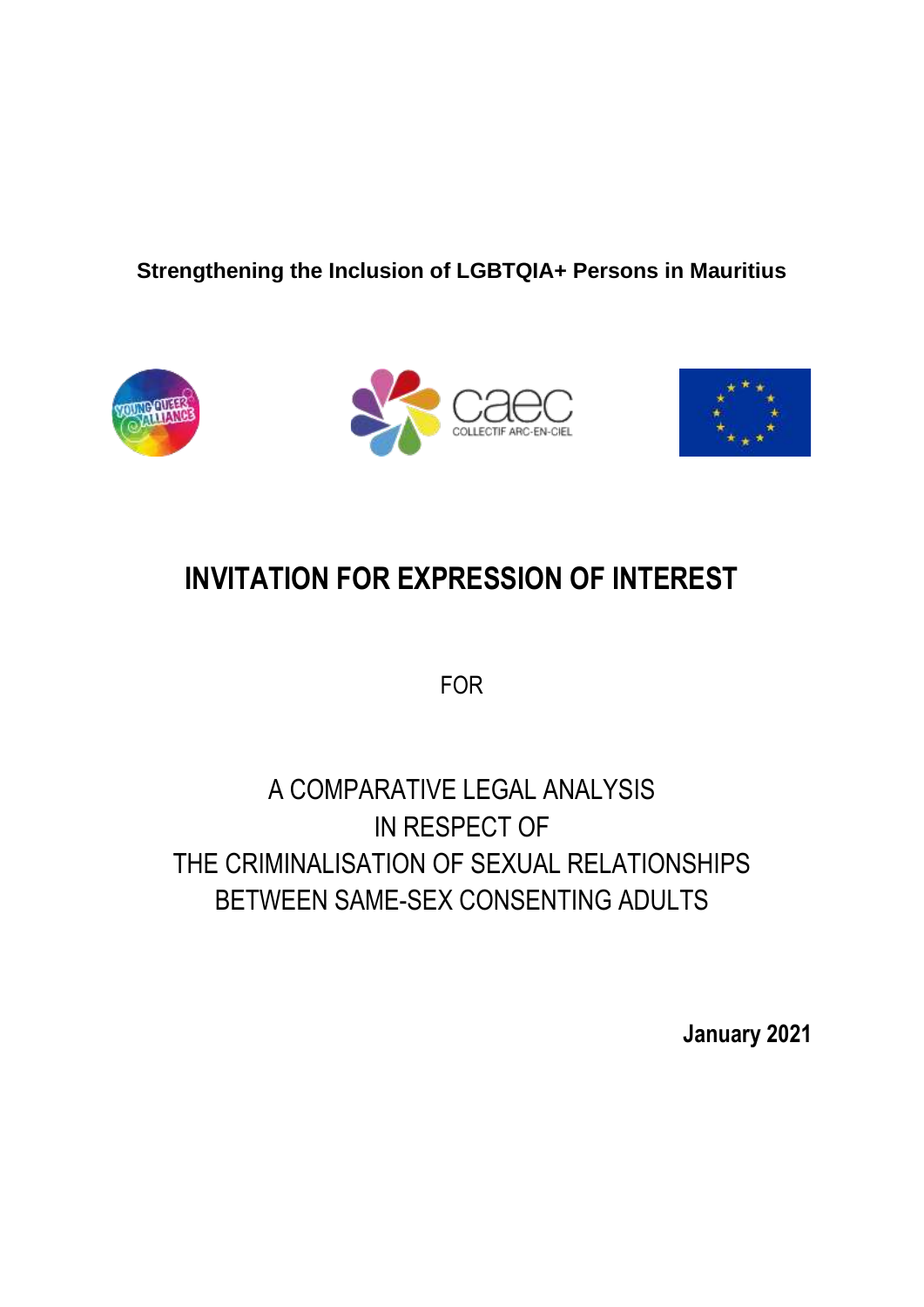

**Reg. No:** 13984 **Address:** 391, Royal Road, Rose - Hill (Skylane) **Postal Code:** 72108 **E-mail:** info@youngqueeralliance.com **Telephone:** (+230) 5802 8357 **Website:** www.youngqueeralliance.com

**In reply please quote January 2021 Ref No: YQA/2021/002**

Dear Sir/Madam,

### **Expression of Interest**

The "Strengthening the Inclusion of LGBTQIA+ Persons" is a Project being implemented by the Young Queer Alliance and the Collectif Arc-en-Ciel and funded by the European Union.

2. Expression of Interest (EOI) is being sought from Academics, Legal Practitioners, Law firms and Human Rights Consultancy firms to submit a comparative legal analysis in respect of the criminalisation of sexual relationships between samesex consenting adults.

3. The comparative legal analysis has for objective to enable human rights institutions, policy makers and legislators to have an insight on the legislative framework in Mauritius with regard to Universal Human Rights principles; as well as having a baseline for legislative change. It will also enable in supporting current and future litigation efforts for the human rights of LGBTQIA+ people.

- 4. The research shall consist of, inter-alia:
	- (i) a situation overview of Lesbian, Gay, Bisexual, Trans, Queer, Intersex and Asexual (LGBTQIA+) persons in Mauritius;
	- (ii) an overview of human rights standards and instruments; and desirable policies/legislations for LGBTQIA+ people;
	- (iii) the methodology used for the analysis;
	- (iv) the rationale behind selection of human rights instruments and countries selected for the purpose of the research;
	- (v) the comparative legal analysis in respect of the criminalisation of sexual relationships between same-sex consenting adults;
	- (vi) conclusion and recommendations;
	- (vii) a position paper and briefs of key issues highlighted in the research; and
	- (viii) a press-conference with the YQA and other stakeholders to present the elements of the research, position paper and briefs of key issues.